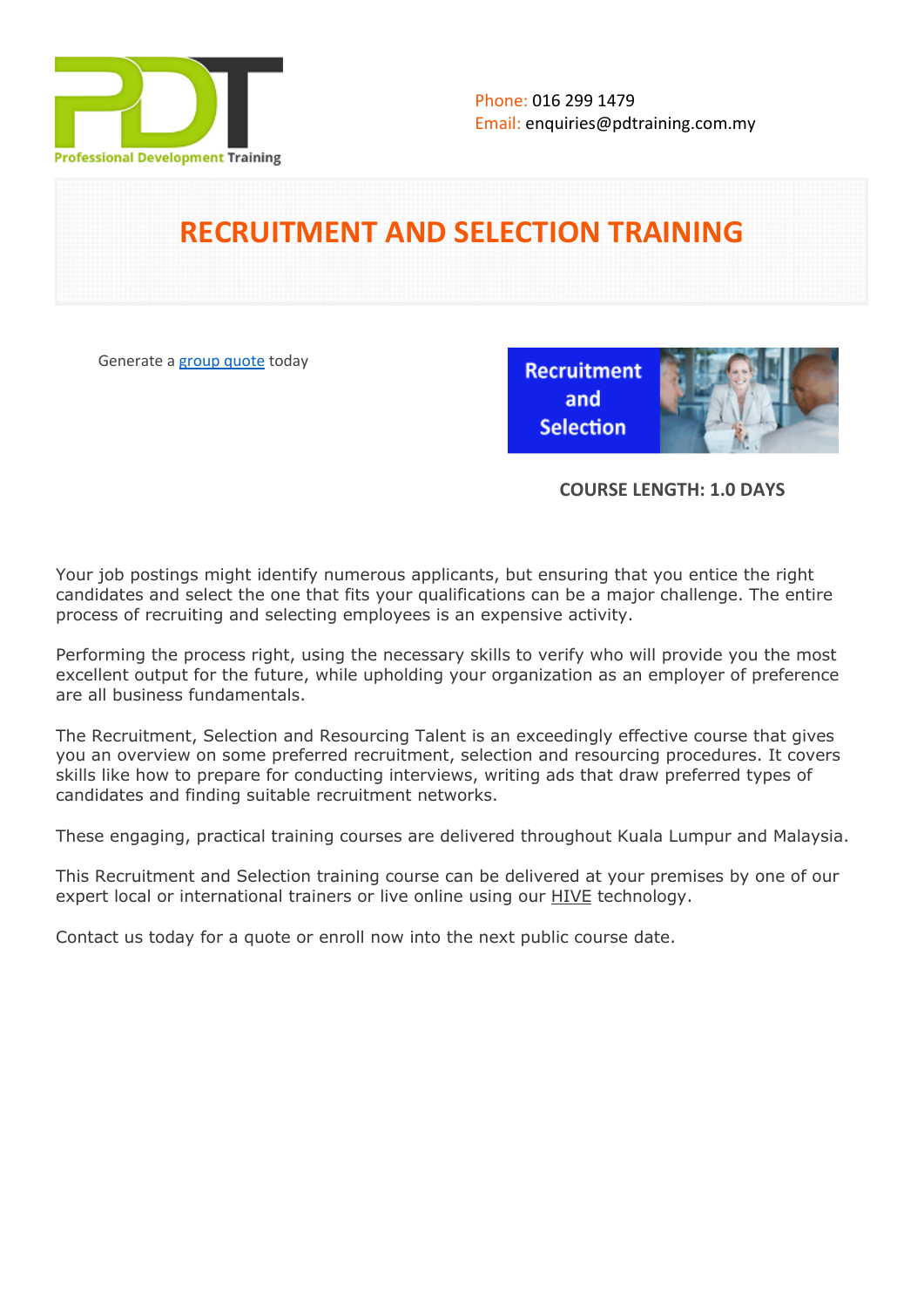## **RECRUITMENT AND SELECTION TRAINING COURSE OUTLINE**

#### **FOREWORD**

Your employees are a vital part of determining the success of your business. Finding the best employees for each position requires strong recruitment strategies. Top talent will not always find you. You must seek out people to fill the positions that you have open. Recruiting the most qualified candidates will ensure that your employees keep your company running smoothly.

#### **OUTCOMES**

- Master the recruitment process
- Recognize the G.R.O.W. model & how to set goals
- Learn how to prepare for the interview & question process
- Identify & avoid bias when making an offer
- Discover new ways of retaining talent & measuring growth

#### **MODULES**

#### **Lesson 1: Getting Started**

Workshop Objectives

#### **Lesson 2: Introduction to Recruitment**

- What is Recruitment?
- Challenges and Trends
- Sourcing Candidates
- Requirements
- Case Study

#### **Lesson 3: The Selection Process**

- Job Analysis and Descriptions
- The Approach
- The Recruitment Interview
- Testing
- Case Study

#### **Lesson 5: The Interview**

- Phone Interviews
- **•** Traditional Interviews
- **•** Situational Interviews
- Stress Interviews
- Case Study

### **Lesson 4: Goal Setting**

- Using the G.R.O.W. Model
- Identifying Goal Areas
- Setting SMART Goals
- Using a Productivity Journal
- Case Study

#### **Lesson 6: Types of Interview Questions**

- Direct Questions
- Non-Direct Questions
- Hypothetical or Situational Questions
- **•** Behavioral Descriptive Questions
- Case Study